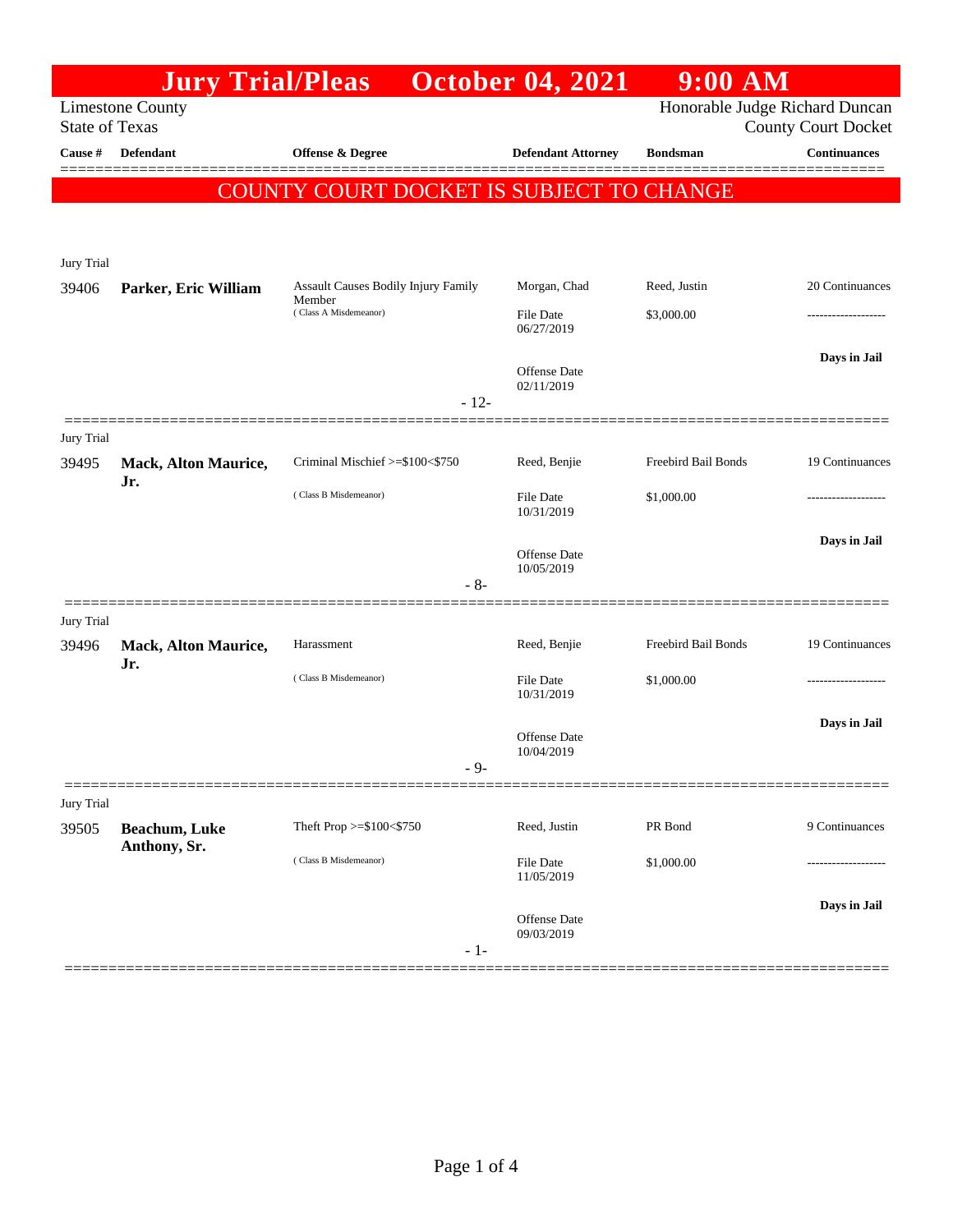|                                                  |                                       |                                          | <b>October 04, 2021</b>           | $9:00$ AM                      |                            |
|--------------------------------------------------|---------------------------------------|------------------------------------------|-----------------------------------|--------------------------------|----------------------------|
| <b>Limestone County</b><br><b>State of Texas</b> |                                       |                                          |                                   | Honorable Judge Richard Duncan | <b>County Court Docket</b> |
| Cause #                                          | <b>Defendant</b>                      | Offense & Degree                         | <b>Defendant Attorney</b>         | <b>Bondsman</b>                | <b>Continuances</b>        |
|                                                  |                                       | COUNTY COURT DOCKET IS SUBJECT TO CHANGE |                                   |                                |                            |
|                                                  |                                       |                                          |                                   |                                |                            |
| Jury Trial                                       |                                       |                                          |                                   |                                |                            |
| 39508                                            | Ward, James Ollie                     | Assault Cause Bodily Injury              | Spivey, Shirley                   | County Bail Bonds              | 19 Continuances            |
|                                                  |                                       | (Class A Misdemeanor)                    | File Date<br>11/06/2019           | \$3,000.00                     |                            |
|                                                  |                                       |                                          |                                   |                                | Days in Jail               |
|                                                  |                                       |                                          | <b>Offense</b> Date<br>07/16/2019 |                                |                            |
|                                                  |                                       | $-14-$                                   |                                   |                                |                            |
| <b>Jury Trial</b>                                |                                       |                                          | Reed, Benjie                      | Reed, Bobby                    | 18 Continuances            |
| 39520                                            | <b>Mack, Alton Maurice,</b><br>Jr.    | Criminal Trespass                        |                                   |                                |                            |
|                                                  |                                       | (Class B Misdemeanor)                    | <b>File Date</b><br>12/03/2019    | \$2,000.00                     |                            |
|                                                  |                                       |                                          |                                   |                                | Days in Jail               |
|                                                  |                                       |                                          | Offense Date<br>11/17/2019        |                                |                            |
|                                                  |                                       | $-10-$                                   |                                   |                                |                            |
| Jury Trial<br>39652                              |                                       | Assault Causes Bodily Injury Family      | Aguilar, Joseph                   |                                | 11 Continuances            |
|                                                  | Macejewski, Eduardo<br><b>Michael</b> | Member                                   |                                   |                                |                            |
|                                                  |                                       | (Class A Misdemeanor)                    | File Date<br>04/15/2020           |                                |                            |
|                                                  |                                       |                                          | <b>Offense</b> Date               |                                | Days in Jail               |
|                                                  |                                       | $-7-$                                    | 03/28/2020                        |                                |                            |
|                                                  |                                       |                                          |                                   |                                |                            |
| <b>Jury Trial</b><br>39669                       | Ward, James Ollie                     | Assault Against Elderly or Disabled      | Spivey, Shirley                   | County Bail Bonds              | 10 Continuances            |
|                                                  |                                       | Individual<br>(Class A Misdemeanor)      | File Date                         | \$3,000.00                     |                            |
|                                                  |                                       |                                          | 05/13/2020                        |                                |                            |
|                                                  |                                       |                                          | Offense Date                      |                                | Days in Jail               |
|                                                  |                                       | $-15-$                                   | 07/24/2019                        |                                |                            |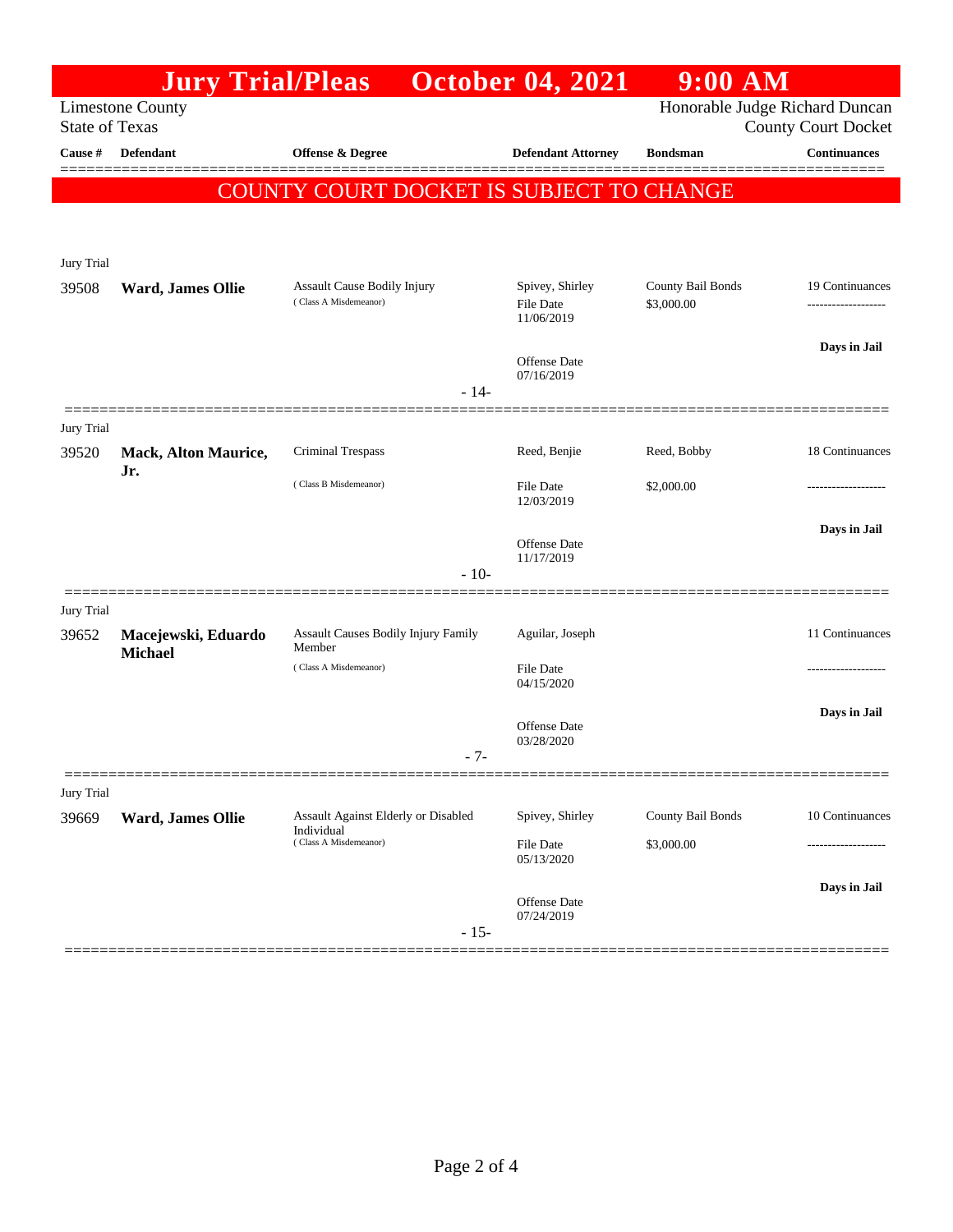|                       | <b>Jury Trial/Pleas</b>                  |                                                                                                                                                                           | <b>October 04, 2021</b>                 | $9:00$ AM                                      |                     |  |  |
|-----------------------|------------------------------------------|---------------------------------------------------------------------------------------------------------------------------------------------------------------------------|-----------------------------------------|------------------------------------------------|---------------------|--|--|
|                       | <b>Limestone County</b>                  | Honorable Judge Richard Duncan                                                                                                                                            |                                         |                                                |                     |  |  |
| <b>State of Texas</b> |                                          |                                                                                                                                                                           | <b>County Court Docket</b>              |                                                |                     |  |  |
| Cause #               | <b>Defendant</b>                         | <b>Offense &amp; Degree</b>                                                                                                                                               | <b>Defendant Attorney</b>               | <b>Bondsman</b>                                | <b>Continuances</b> |  |  |
|                       |                                          |                                                                                                                                                                           |                                         |                                                |                     |  |  |
|                       | COUNTY COURT DOCKET IS SUBJECT TO CHANGE |                                                                                                                                                                           |                                         |                                                |                     |  |  |
|                       |                                          |                                                                                                                                                                           |                                         |                                                |                     |  |  |
| Jury Trial            |                                          |                                                                                                                                                                           |                                         |                                                |                     |  |  |
| 39750                 | <b>Wiley, Samuel Edward</b>              | Assault Causes Bodily Injury Family                                                                                                                                       | Reed, Stephen M.                        | County Bail Bonds                              | 8 Continuances      |  |  |
|                       |                                          | Member<br>(Class A Misdemeanor)                                                                                                                                           | File Date                               | \$3,000.00                                     |                     |  |  |
|                       |                                          |                                                                                                                                                                           | 10/20/2020                              |                                                |                     |  |  |
|                       |                                          |                                                                                                                                                                           | Offense Date                            |                                                | Days in Jail        |  |  |
|                       |                                          |                                                                                                                                                                           | 09/10/2020                              |                                                |                     |  |  |
|                       |                                          | $-16-$                                                                                                                                                                    |                                         |                                                |                     |  |  |
| <b>Jury Trial</b>     |                                          |                                                                                                                                                                           |                                         |                                                |                     |  |  |
| 39757                 | <b>Torres, Michael</b>                   | Resist Arrest Search or Transport<br>(Class A Misdemeanor)                                                                                                                | Sanders, Raymond L.<br><b>File Date</b> | County Bail Bonds<br>\$3,000.00                | 8 Continuances<br>  |  |  |
|                       |                                          |                                                                                                                                                                           | 10/30/2020                              |                                                |                     |  |  |
|                       |                                          |                                                                                                                                                                           |                                         |                                                | 62 Days in Jail     |  |  |
|                       |                                          |                                                                                                                                                                           | <b>Offense</b> Date<br>07/16/2020       |                                                |                     |  |  |
|                       |                                          | $-13-$                                                                                                                                                                    |                                         |                                                |                     |  |  |
| <b>Jury Trial</b>     |                                          |                                                                                                                                                                           |                                         |                                                |                     |  |  |
| 39760                 | Makovy, Jeffery Scott,                   | Boating While Intoxicated 2nd; Accident                                                                                                                                   | Simer, Michael                          | County Bail Bonds                              | 8 Continuances      |  |  |
|                       | Jr.                                      | Boating<br>(Class A Misdemeanor; Class A Misdemeanor)                                                                                                                     | File Date                               | \$3,000.00                                     |                     |  |  |
|                       |                                          |                                                                                                                                                                           | 11/04/2020                              |                                                |                     |  |  |
|                       |                                          |                                                                                                                                                                           |                                         |                                                | Days in Jail        |  |  |
|                       |                                          |                                                                                                                                                                           | Offense Date<br>07/18/2020;             |                                                |                     |  |  |
|                       |                                          | - 11-                                                                                                                                                                     | 07/18/2020                              |                                                |                     |  |  |
|                       |                                          |                                                                                                                                                                           |                                         |                                                |                     |  |  |
| Jury Trial            |                                          |                                                                                                                                                                           |                                         |                                                |                     |  |  |
| 39766                 | Duke, Christopher<br>Lynn                | Resist Arrest Search or Transport;<br>Tamper W/ Identification Numbers;<br>Unlawful Carrying Weapon<br>(Class A Misdemeanor; Class A Misdemeanor; Class<br>A Misdemeanor) | Reed, Justin                            | County Bail Bonds; County<br><b>Bail Bonds</b> | 9 Continuances      |  |  |
|                       |                                          |                                                                                                                                                                           | File Date                               | \$3,000.00                                     | ----------------    |  |  |
|                       |                                          |                                                                                                                                                                           | 11/05/2020                              |                                                |                     |  |  |
|                       |                                          |                                                                                                                                                                           | <b>Offense</b> Date                     |                                                | Days in Jail        |  |  |
|                       |                                          |                                                                                                                                                                           | 08/10/2020;<br>08/10/2020;              |                                                |                     |  |  |
|                       |                                          |                                                                                                                                                                           | 08/10/2020                              |                                                |                     |  |  |
|                       |                                          | $-2-$                                                                                                                                                                     |                                         |                                                |                     |  |  |